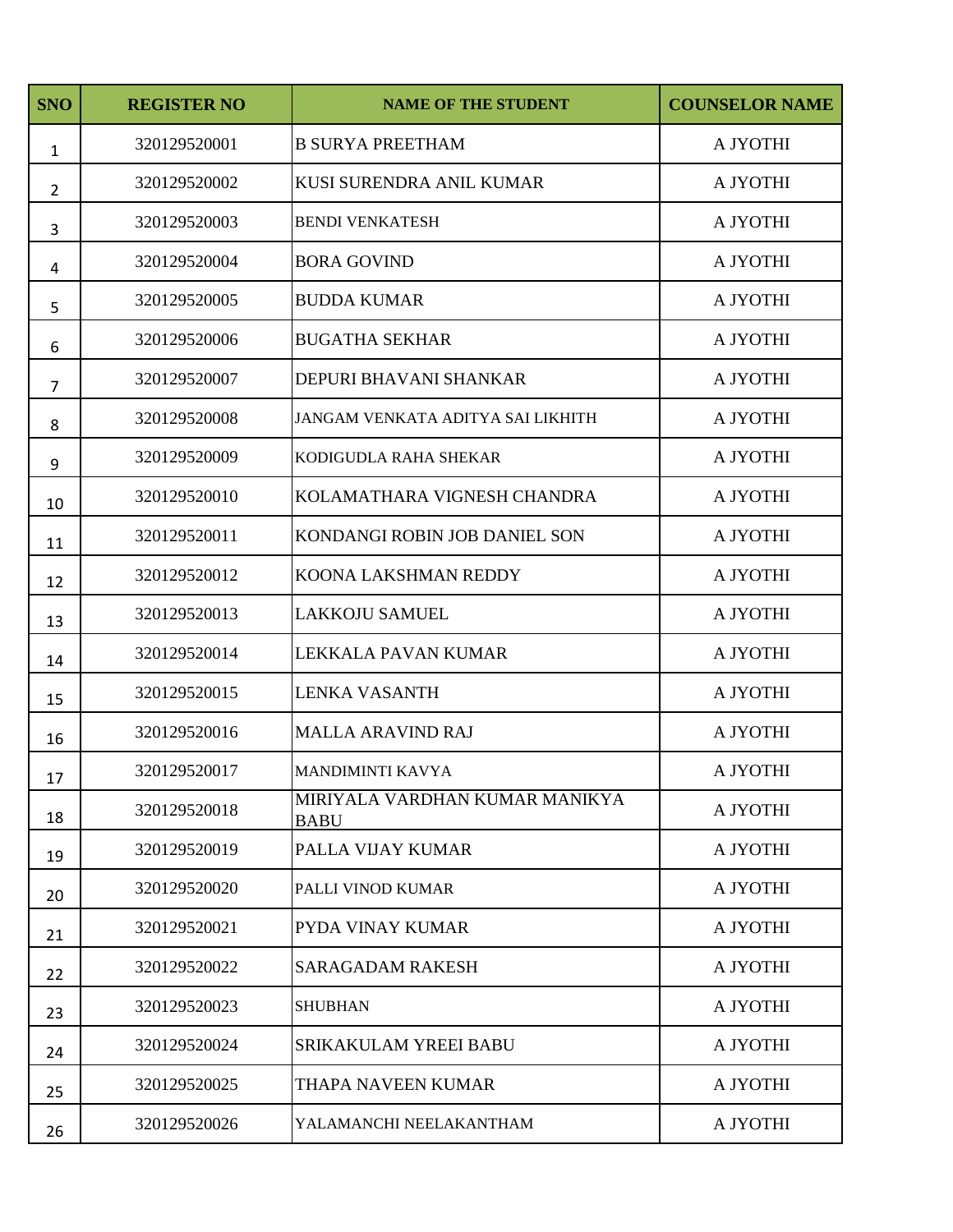| 27 | 320129520027 | YERIPILLI RAGHU                 | A JYOTHI         |
|----|--------------|---------------------------------|------------------|
| 28 | 320129520028 | <b>ADARI ADITYA</b>             | A JYOTHI         |
| 29 | 320129520029 | <b>AKUMARTHI UDAY KIRAN</b>     | A JYOTHI         |
| 30 | 320129520030 | <b>ARIPAKA VINAY</b>            | A JYOTHI         |
| 31 | 320129520031 | <b>BANDARU HEMANTH KUMAR</b>    | A JYOTHI         |
| 32 | 320129520032 | <b>BATTU KAVYA</b>              | A JYOTHI         |
| 33 | 320129520033 | <b>BETHA MAHESH</b>             | A JYOTHI         |
| 34 | 320129520034 | BILLA MANEESH ADITHYA SATYA SAI | A JYOTHI         |
| 35 | 320129520035 | <b>BONDILI GOWTHAM SAI</b>      | A JYOTHI         |
| 36 | 320129520036 | <b>CHINTADA HARSHA VARDHAN</b>  | A JYOTHI         |
| 37 | 320129520037 | CHITTAPULI VISHNU VARDHAN PADAL | A JYOTHI         |
| 38 | 320129520038 | <b>CHITTIMIREDDI RAKESH</b>     | <b>MVJT ARUN</b> |
| 39 | 320129520039 | <b>CHUKKA VENKATESH</b>         | <b>MVJT ARUN</b> |
| 40 | 320129520040 | <b>DALLI SIRISHA</b>            | <b>MVJT ARUN</b> |
| 41 | 320129520041 | <b>DOMMETI PREMKUMAR</b>        | <b>MVJT ARUN</b> |
| 42 | 320129520042 | <b>GANIVADA ASWANTH KUMAR</b>   | <b>MVJT ARUN</b> |
| 43 | 320129520043 | <b>GONDESI PRASAD REDDY</b>     | <b>MVJT ARUN</b> |
| 44 | 320129520044 | <b>GULLA RAVI TEJA</b>          | <b>MVJT ARUN</b> |
| 45 | 320129520045 | <b>IMANDI CHANDU</b>            | <b>MVJT ARUN</b> |
| 46 | 320129520046 | <b>INDALA GURUPRASAD NAIDU</b>  | <b>MVJT ARUN</b> |
| 47 | 320129520047 | KAISARLA VENKATA SAI CHAITANYA  | <b>MVJT ARUN</b> |
| 48 | 320129520048 | KARAKANA SOMA DEEPAK            | <b>MVJT ARUN</b> |
| 49 | 320129520049 | <b>KILLI DEVA</b>               | <b>MVJT ARUN</b> |
| 50 | 320129520050 | <b>KORADA NIKHIL</b>            | <b>MVJT ARUN</b> |
| 51 | 320129520051 | KORUPULU SATISH                 | <b>MVJT ARUN</b> |
| 52 | 320129520052 | <b>KOTA INDUMATHI</b>           | <b>MVJT ARUN</b> |
| 53 | 320129520053 | KOTHALA ASHOK KUMAR             | <b>MVJT ARUN</b> |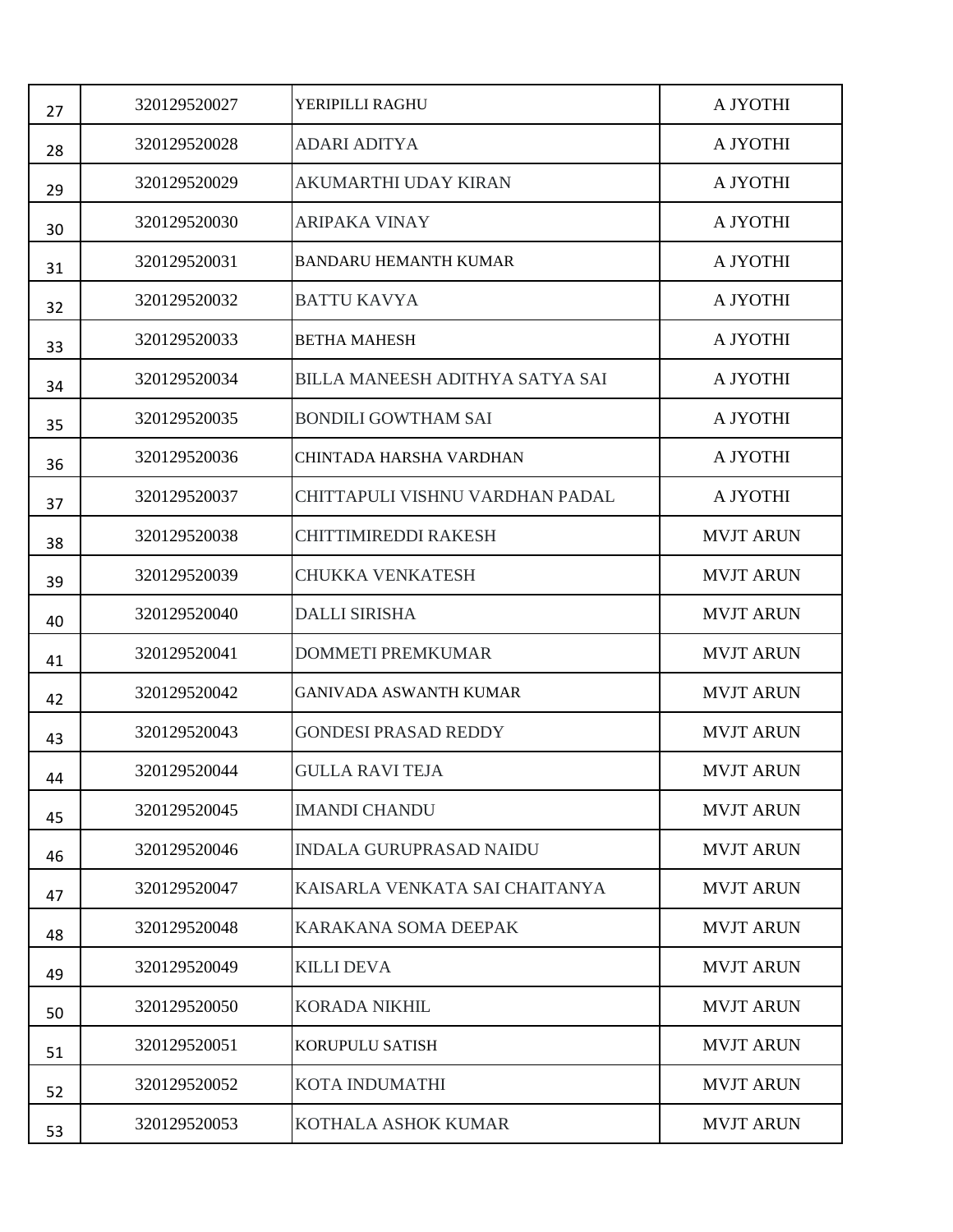| 54 | 320129520054 | <b>KOTNI RAVITEJA</b>        | <b>MVJT ARUN</b>       |
|----|--------------|------------------------------|------------------------|
| 55 | 320129520055 | <b>KUNCHAM ARAVIND</b>       | <b>MVJT ARUN</b>       |
| 56 | 320129520056 | L JAYA VARDHAN VARMA         | <b>MVJT ARUN</b>       |
| 57 | 320129520057 | <b>MADAKA SASIDHAR</b>       | <b>MVJT ARUN</b>       |
| 58 | 320129520058 | MALLA MANIKANTA SURYA NAVEEN | <b>MVJT ARUN</b>       |
| 59 | 320129520059 | <b>MARADAPUDI AKASH</b>      | <b>MVJT ARUN</b>       |
| 60 | 320129520060 | NAYANAPATRUNI SAI KIRAN      | MVJT ARUN              |
| 61 | 320129520061 | P RAKESH                     | <b>MVJT ARUN</b>       |
| 62 | 320129520062 | PADALA JASWANTH DINESH       | <b>MVJT ARUN</b>       |
| 63 | 320129520063 | PANIGRAHI NEELKUMAR          | <b>MVJT ARUN</b>       |
| 64 | 320129520064 | PEDAPATI KULA SEKHAR         | <b>MVJT ARUN</b>       |
| 65 | 320129520065 | PEDDADA ANANTHA ANVESH       | <b>MVJT ARUN</b>       |
| 66 | 320129520066 | <b>REDDI NAVEEN</b>          | <b>MVJT ARUN</b>       |
| 67 | 320129520067 | <b>S DURGA PRASAD</b>        | <b>MVJT ARUN</b>       |
| 68 | 320129520068 | <b>SARISA JAYANTH</b>        | <b>MVJT ARUN</b>       |
| 69 | 320129520069 | SENAPATHI SRINU              | <b>MVJT ARUN</b>       |
| 70 | 320129520070 | <b>SHAIK AARIF</b>           | <b>MVJT ARUN</b>       |
| 71 | 320129520071 | <b>SHAIK MEERA</b>           | <b>DIVYA CHANDRIKA</b> |
| 72 | 320129520072 | <b>SHAKE SHAJAHAN</b>        | <b>DIVYA CHANDRIKA</b> |
| 73 | 320129520073 | <b>SHARATTAMMINA</b>         | <b>DIVYA CHANDRIKA</b> |
| 74 | 320129520074 | SILAPARASETTY THARUNKUMAR    | <b>DIVYA CHANDRIKA</b> |
| 75 | 320129520075 | SIRASAPALLI ANIL KUMAR       | <b>DIVYA CHANDRIKA</b> |
| 76 | 320129520076 | SORNAPUDI CHAKRADHAR         | <b>DIVYA CHANDRIKA</b> |
| 77 | 320129520077 | THOTA SAI KARTHIK            | <b>DIVYA CHANDRIKA</b> |
| 78 | 320129520078 | UNDRU RAM SAI DINESH KUMAR   | <b>DIVYA CHANDRIKA</b> |
| 79 | 320129520079 | VEMPADA RAVI CHARAN          | <b>DIVYA CHANDRIKA</b> |
| 80 | 320129520080 | <b>VIDALA ANANTH KUMAR</b>   | <b>DIVYA CHANDRIKA</b> |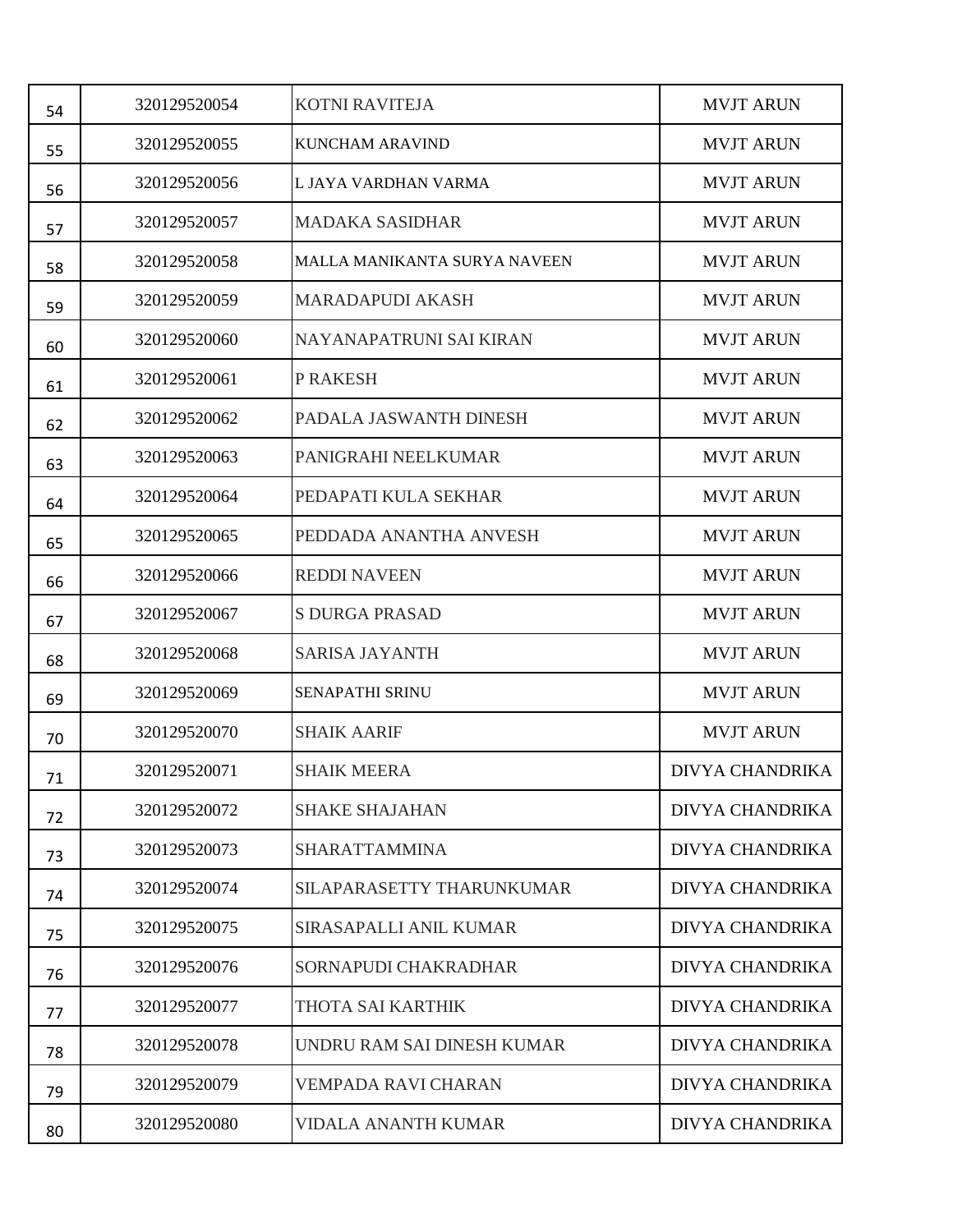| 81  | 320129520081 | YERRA SRITEJA                      | <b>DIVYA CHANDRIKA</b> |
|-----|--------------|------------------------------------|------------------------|
| 82  | 320129520082 | A GIRIDHAR SAI NATH                | <b>DIVYA CHANDRIKA</b> |
| 83  | 320129520083 | AINAMPUDI MURALI RAJA              | <b>DIVYA CHANDRIKA</b> |
| 84  | 320129520084 | <b>BARIK ESWAR</b>                 | <b>DIVYA CHANDRIKA</b> |
| 85  | 320129520085 | <b>BONTHA JEHU</b>                 | <b>DIVYA CHANDRIKA</b> |
| 86  | 320129520086 | <b>BURTHI DEEVEN KUMAR</b>         | <b>DIVYA CHANDRIKA</b> |
| 87  | 320129520087 | CHITHIRI RAGHU                     | <b>DIVYA CHANDRIKA</b> |
| 88  | 320129520088 | <b>DASARI MOUNIKA</b>              | <b>DIVYA CHANDRIKA</b> |
| 89  | 320129520089 | DOKALA MAHALAKSHMI NAIDU           | <b>DIVYA CHANDRIKA</b> |
| 90  | 320129520090 | ETHALAPAKA VENKATA MANIKANTA       | <b>DIVYA CHANDRIKA</b> |
| 91  | 320129520091 | <b>G.K.HEMANTH</b>                 | <b>DIVYA CHANDRIKA</b> |
| 92  | 320129520092 | <b>GAMPA HARISH</b>                | <b>DIVYA CHANDRIKA</b> |
| 93  | 320129520093 | <b>GANIVADA SAI KRISHNA MAHESH</b> | <b>DIVYA CHANDRIKA</b> |
| 94  | 320129520094 | <b>GANTHINA MOHAN</b>              | <b>DIVYA CHANDRIKA</b> |
| 95  | 320129520095 | <b>GARAPATI MANIKANTA SAGAR</b>    | <b>DIVYA CHANDRIKA</b> |
| 96  | 320129520096 | GEDALA HEMANTH                     | <b>DIVYA CHANDRIKA</b> |
| 97  | 320129520097 | <b>GUDIYA CHANDRAMOULI</b>         | <b>DIVYA CHANDRIKA</b> |
| 98  | 320129520098 | KADITHI BALA SRINIVAS TEJA         | <b>DIVYA CHANDRIKA</b> |
| 99  | 320129520099 | <b>KAKKALA PAVAN KUMAR</b>         | <b>DIVYA CHANDRIKA</b> |
| 100 | 320129520100 | KALLEPALLI NAGA SAI VIKAS          | <b>DIVYA CHANDRIKA</b> |
| 101 | 320129520101 | KANITHI BHARATH KUMAR              | <b>DIVYA CHANDRIKA</b> |
| 102 | 320129520102 | KANRAJADA KALYAN                   | <b>DIVYA CHANDRIKA</b> |
| 103 | 320129520103 | KOIDALA SAI KUMAR                  | <b>DIVYA CHANDRIKA</b> |
| 104 | 320129520104 | <b>KORADA ARUN KUMAR</b>           | <b>DIVYA CHANDRIKA</b> |
| 105 | 320129520105 | KORIBILLI SNEHITHA                 | <b>DIVYA CHANDRIKA</b> |
| 106 | 320129520106 | KULUKURI AJITH KUMAR               | <b>B.VENKAT RAO</b>    |
| 107 | 320129520107 | <b>LAGISETTI RAJESH</b>            | <b>B.VENKAT RAO</b>    |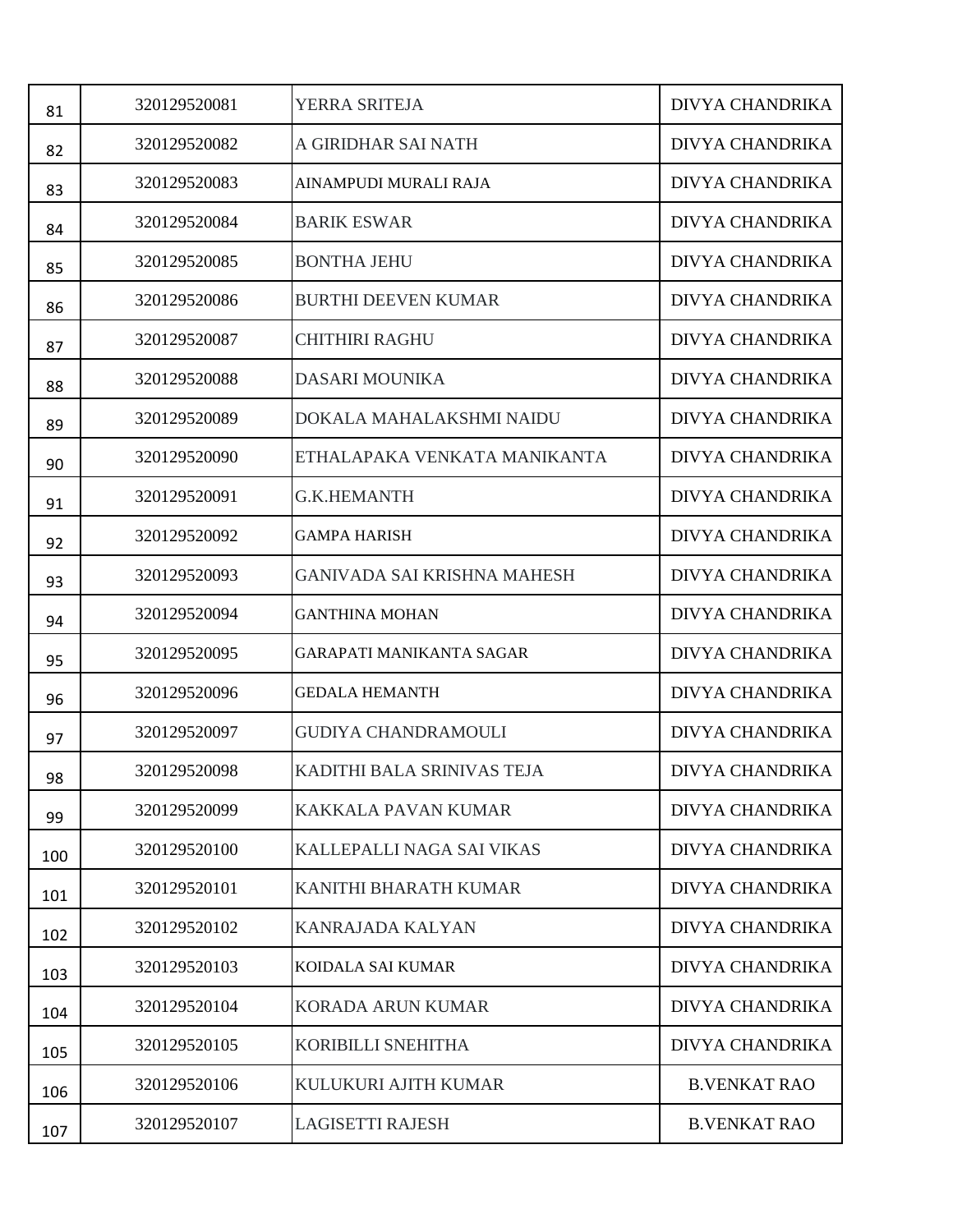| 108 | 320129520108 | <b>MAHAMMAD PARVEZ</b>                            | <b>B.VENKAT RAO</b> |
|-----|--------------|---------------------------------------------------|---------------------|
| 109 | 320129520109 | <b>MALLA BHASKAR SATYA CHANDU</b>                 | <b>B.VENKAT RAO</b> |
| 110 | 320129520110 | <b>MAMIDI RAKESH</b>                              | <b>B.VENKAT RAO</b> |
| 111 | 320129520111 | <b>MAREEDU VARA PRASAD</b>                        | <b>B.VENKAT RAO</b> |
| 112 | 320129520112 | <b>MARISA ASHOK</b>                               | <b>B.VENKAT RAO</b> |
| 113 | 320129520113 | <b>MOGILI MENAKA</b>                              | <b>B.VENKAT RAO</b> |
| 114 | 320129520114 | <b>NAMMI ASHOK KUMAR</b>                          | <b>B.VENKAT RAO</b> |
| 115 | 320129520115 | NETHALA RAVITEJA                                  | <b>B.VENKAT RAO</b> |
| 116 | 320129520116 | PADALA PAVAN                                      | <b>B.VENKAT RAO</b> |
| 117 | 320129520117 | PAKALAPATI SIVASEETHARAMARAJU                     | <b>B.VENKAT RAO</b> |
| 118 | 320129520118 | PEDDADA ARAVIND                                   | <b>B.VENKAT RAO</b> |
| 119 | 320129520119 | PENTA JAYARAM                                     | <b>B.VENKAT RAO</b> |
| 120 | 320129520120 | PETLI JAGADISH                                    | <b>B.VENKAT RAO</b> |
| 121 | 320129520121 | PHANINDRA NARASIMHA BHASKAR.G                     | <b>B.VENKAT RAO</b> |
| 122 | 320129520122 | PRATAPARAO TEJASWINI                              | <b>B.VENKAT RAO</b> |
| 123 | 320129520123 | <b>R SURYA VAMSI</b>                              | <b>B.VENKAT RAO</b> |
| 124 | 320129520124 | <b>SEERAPU DILIP KUMAR</b>                        | <b>B.VENKAT RAO</b> |
| 125 | 320129520125 | <b>SHAIK AMEER KHAN</b>                           | <b>B.VENKAT RAO</b> |
| 126 | 320129520126 | <b>SHAIK HARSHAD</b>                              | <b>B.VENKAT RAO</b> |
| 127 | 320129520127 | <b>SIRAPARAPU NARESH</b>                          | <b>B.VENKAT RAO</b> |
| 128 | 320129520128 | <b>SIYADRI YAMINI</b>                             | <b>B.VENKAT RAO</b> |
| 129 | 320129520129 | SURISETTI NAVEEN NAGARJUNA<br><b>CHAKRAVARTHY</b> | <b>B.VENKAT RAO</b> |
| 130 | 320129520130 | <b>TADDI DIVAKAR</b>                              | <b>B.VENKAT RAO</b> |
| 131 | 320129520131 | <b>TANETI SEKHAR</b>                              | <b>B.VENKAT RAO</b> |
| 132 | 320129520132 | <b>TRIPURANA SIVA</b>                             | <b>B.VENKAT RAO</b> |
| 133 | 320129520133 | VALTHETI SAI RATNA CHARAN KUMAR                   | <b>B.VENKAT RAO</b> |
| 134 | 320129520134 | VANAPALLI BHANU TEJA                              | <b>B.VENKAT RAO</b> |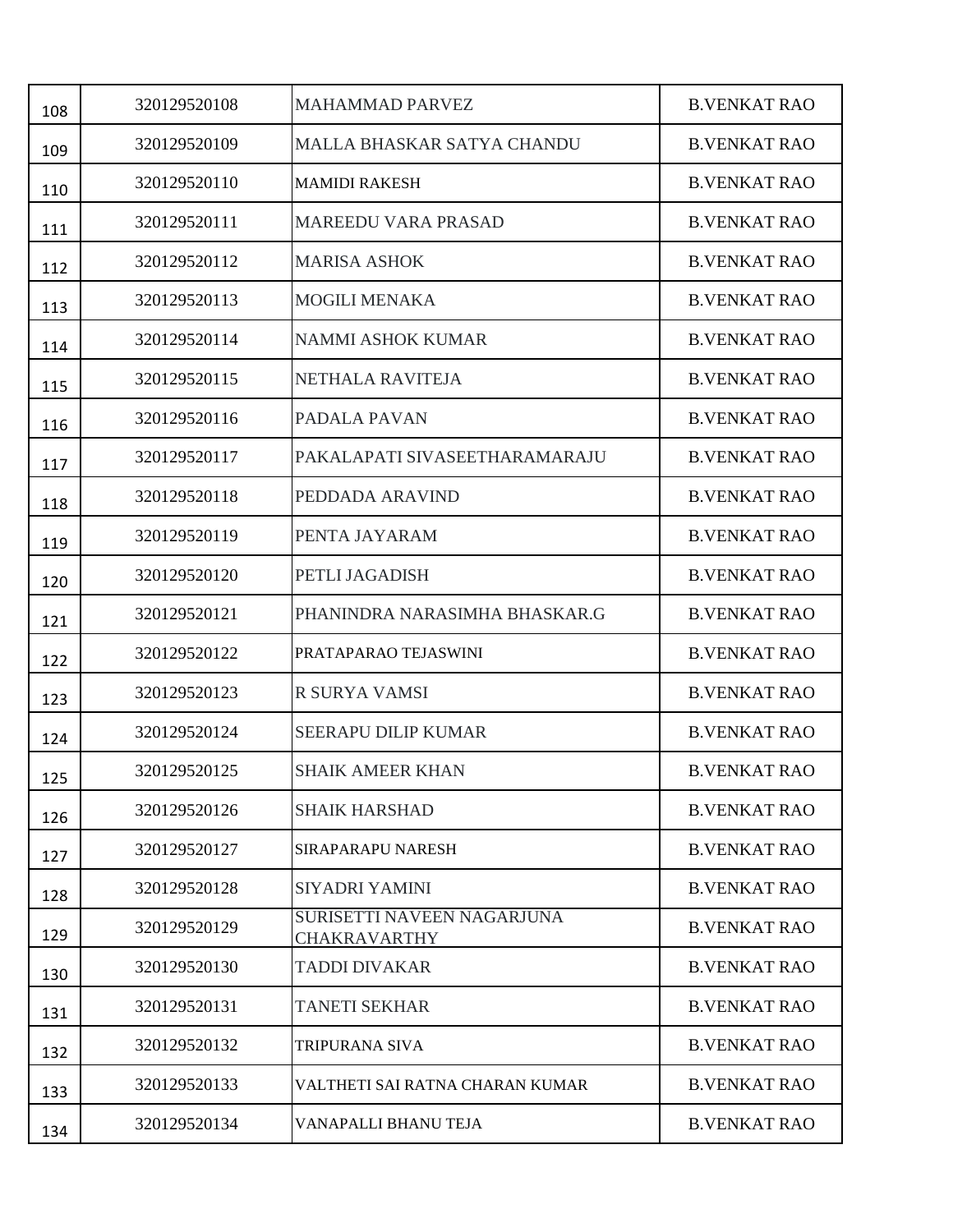| 135 | 320129520135 | <b>VANAPALLI PUNEETH SAI</b> | <b>B.VENKAT RAO</b> |
|-----|--------------|------------------------------|---------------------|
| 136 | 320129520136 | <b>VANGALA SIVA SANKAR</b>   | <b>B.VENKAT RAO</b> |
| 137 | 320129520137 | <b>VANTAKU RAMESHNAIDU</b>   | <b>B.VENKAT RAO</b> |
| 138 | 320129520138 | Y KASI CHAKRADHAR            | <b>B.VENKAT RAO</b> |
| 139 | 320129520139 | YARABALA CHARAN KUMAR        | <b>B.VENKAT RAO</b> |
| 140 | 320129520140 | YELETI GABREAL               | <b>B.VENKAT RAO</b> |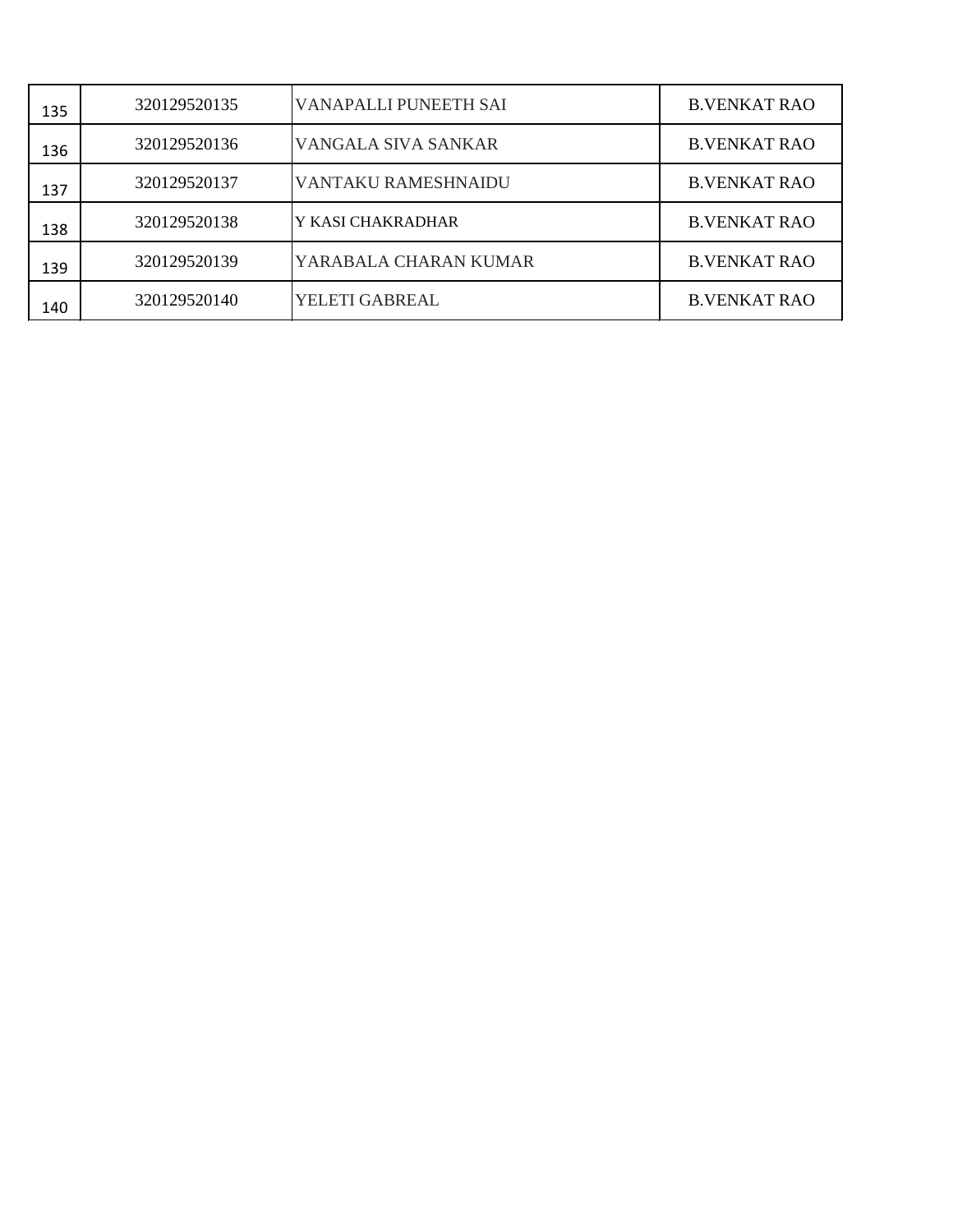